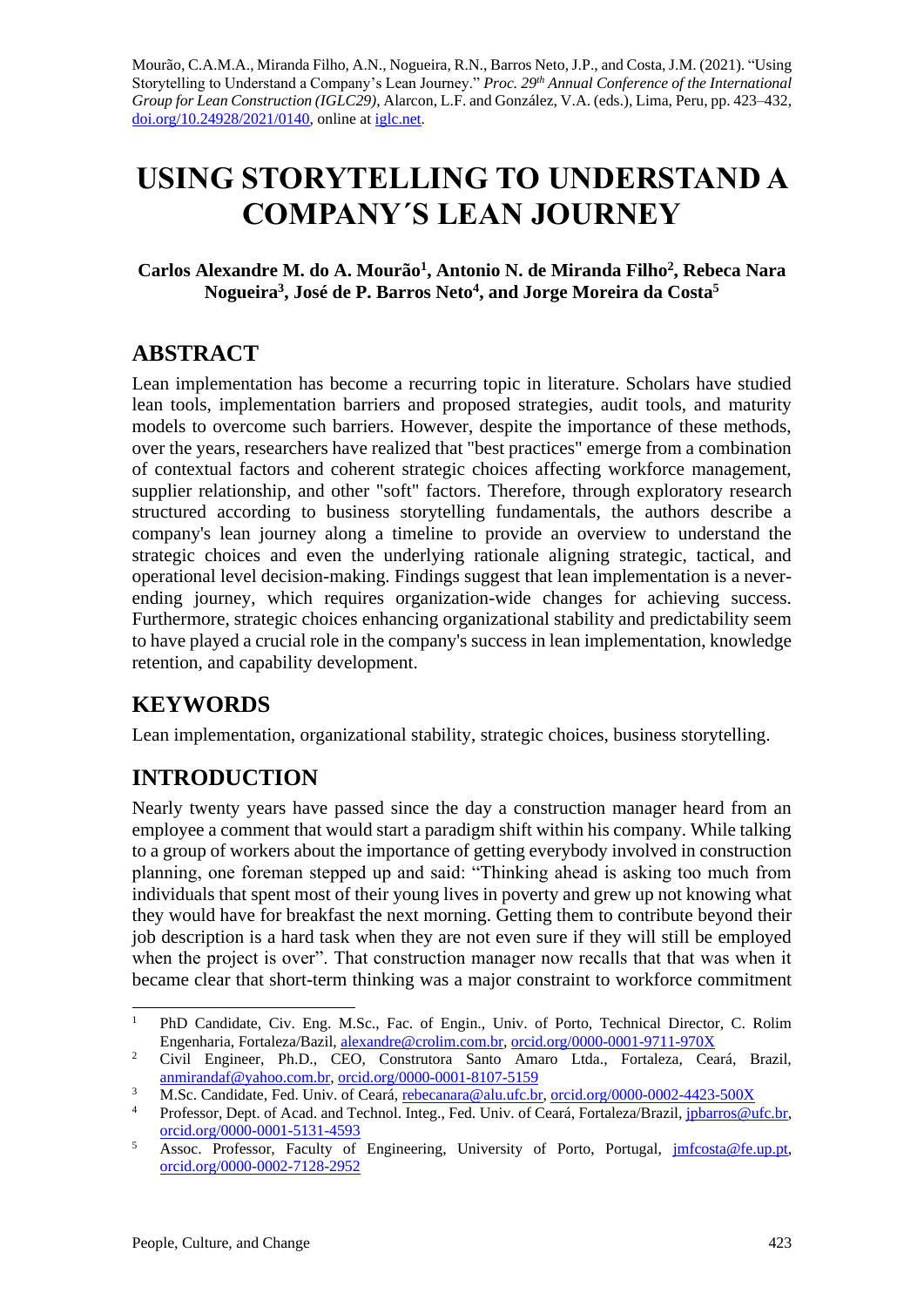and effective lookahead planning. It made people in the company realize that lack of predictability and stability were problems that needed to be tackled to reduce short-term thinking amongst employees and subcontractors.

Time passed, that manager progressed to become a Senior Director while the company embarked on a journey to become a lean construction practitioner. This paper tells the company's story depicting relevant events and lean implementation stages along a timeline through a qualitative research approach. This case study can provide a deeper understanding of implementation details and decision patterns to answer the following research questions: What strategic choices fostered its successful lean journey? What was the common rationale behind structural and infrastructural decisions made during the journey? The main objective is to show an overview of implementation steps and strategic choices along the timeline. Although findings from a single case study should not be generalized, the story presented seeks to bring awareness to strategic choices to create organizational stability and predictability for broader lean implementation.

### **LEAN IMPLEMENTATION IN CONSTRUCTION PROJECTS**

Although lean implementation is a recurring topic in literature, research efforts are often focused on isolated tools. This focus is mainly because of barriers to a more comprehensive adoption of lean principles and practices. Throughout the years, studies were conducted to assess factors affecting lean implementation like lack of theoretical understanding, poor top management support, absence of knowledge sharing, and inappropriate culture, to mention a few (Buch and Sander 2005; Torp et al. 2018). To overcome such barriers, academics and consultants have proposed implementation strategies, audit tools, and maturity models (Serpell et al. 1996; Comelli et al. 2019). But despite the importance of these methods, they are sometimes too prescriptive and based on scholar´s interpretations of what is needed.

Another problem is that lean construction has been mostly approached from a project management perspective and not as often from an organizational one. Researchers put much effort into finding the perfect resource and task match to accomplish project schedules. Consequently, the development of project production systems has been focused on structural decisions, such as resource capacity, facilities, equipment, and technology. Nevertheless, in the last years, there has been an increasing realization that true "best practices" mainly emerge from the combination of contextual factors and infrastructural decisions affecting organizational culture, quality control, workforce management, and other "soft" factors. These aspects are less noticeable and frequently overlooked because they involve top management decision-making and cause impacts that extend beyond project boundaries. Acknowledging infrastructural decisions within production strategy helps understand the multiple, equally effective ways organizations can achieve environmental and internal fit to compete within a particular industry (Christiansen et al. 2003). It also helps understand the importance of an organizational approach to the coherent adjustments needed at various levels on a lean journey.

# **METHODOLOGY**

This paper presents well-documented exploratory research to draw lessons from a construction company´s experience. A qualitative approach involving open-ended interviews was used to provide an in-depth account of events, contextual conditions, and challenges. Initially, a timeline was formed with five people who were interviewed,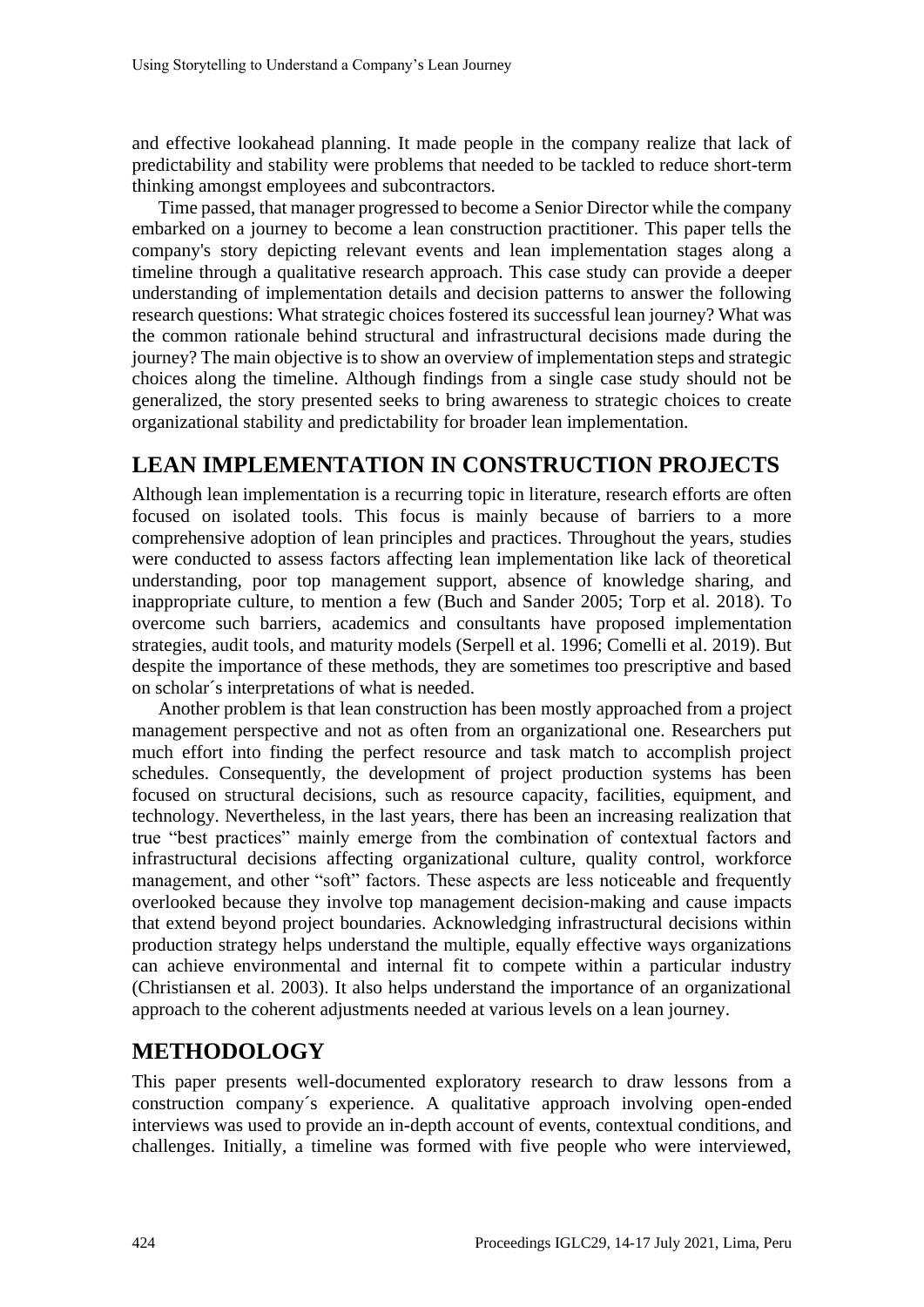including former employees who directly worked with lean implementation. Internal reports, publications, and other sources were also consulted to recall specific details and dates. Nevertheless, one of the authors has worked in the company for more than two decades, playing an active role in much of the implementation effort.

This paper is structured according to storytelling fundamentals to allow a narrative account of events. The storytelling method's suitability for exploratory research comes from the fact that stories are narrative since they understand events and construct their reality. By binding facts and ideas coherently, stories follow a succinct organization to convey the core message and help readers absorb it. Consequently, business storytelling is a process involving chronology and causality that needs to have a clear goal or core message established before moving forward (Denning 2005). Stories also need a situational context, describing the particular time and place (Escalas 2004). Fog et al. (2005) add that there are four elements in storytelling: the message (or goal), the conflict (or problem), the characters (or persons), and the plot (or timeline).

# **THE JOURNEY TOWARDS LEAN**

Founded in 1977, this case study company worked for many years as a contractor for private investors before becoming a developer and builder of luxury high-rise residential and commercial building projects in Fortaleza, Brazil. Product flexibility, quality, and delivery are the three important performance criteria in the firm's market segment, while internally continuous improvement has always been another criterion. This can be observed in the words of its CEO and founder: "We want to be the locomotive moving the construction industry and setting the pace of innovations. Not just another wagon being pulled by inevitable changes". The company's strive for excellence in a neverending lean journey is described in the timeline below.

### **1998**

This year can be considered a landmark in the company's journey towards higher stability and predictability. The company was then a well-respected general contractor known for delivering projects on time and budget. However, engaging in different projects in various places hindered the company from obtaining more competitive prices and schedules. This problem was partially due to difficulty in establishing long-term cooperation with subcontractors and suppliers. Uncertainty in customer demand made forecasting difficult and pressured its financial return. To reduce such variation sources, the company made the strategic level choice to gradually focus more on developing its residential projects in the town of Fortaleza. On the operational project level, the company began implementing the ISO9001, aiming to certify that it was applying consistent business processes and establishing procedures that would enhance the stability of all critical processes.

#### **2004**

By this time, the foreman's words echoed across the organization. Moreover, it became clear that the Quality Management System alone would not fulfill the expectations of enhanced process stability and performance. This was because ISO9001 was originally conceived to help relatively steady organizational systems control and continuously improve performance. So, the company searched for new ideas to further reduce variation sources. Consequently, the company sent employees to a local conference called CONENX, where the focus was on lean construction theory and practice. There, the company staff not only had their first contact with the topic of lean thinking but also met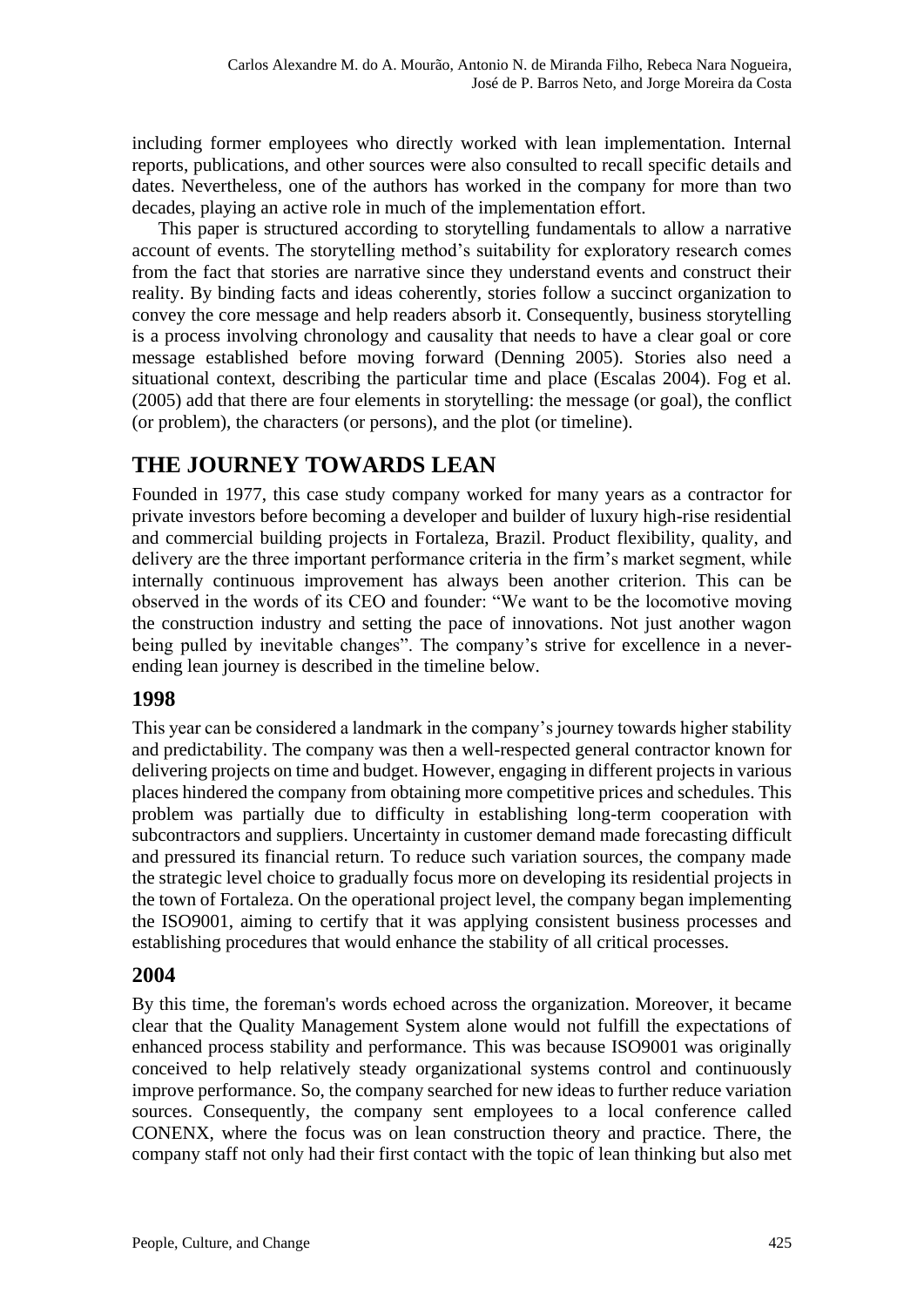members of the INOVACON Building Technology Program, which aims at transferring the state of the art technology from various fields of the AEC industry to the participating firms, including innovative production principles and practices. The INOVACON members were in distinct stages of implementing the same bundles of lean practices and were openly sharing their knowledge. That year, the company joined the Program hoping, as discussed by Christiansen et al. (2003), that a strategic group membership would give the company a better understanding of which bundles of practices to implement. This strategic decision was quite handy due to resource constraints. The 5S approach was the company's first experiment with lean tools and was used for planning the construction site in terms of defining fixed storage areas and pathways for materials and personnel.

#### **2005**

The company proceeded with its journey by setting up a library consisting of proceedings from previous IGLC conferences and books on project management. The objective was to motivate and facilitate the study of lean thinking in the company. Simultaneously, two top managers began to pursue a Master's Degree with its support. At the operational level, the company continued testing other lean tools in its ever-increasing effort to pursue stability and predictability. The Last Planner System (LPS) provided a disciplined approach to short-interval planning, allowing influence over factors upstream and reducing workflow variations. In addition, a Heijunka box with Kanban cards and mortar batch identification gadgets was installed near the mortar mixing machine. It was possible to enhance lateral relations between work teams and reduce inflow variations in terms of production orders and material delivery to work stations. Moreover, different Andon systems were devised to improve communications between specialists and management teams, using visual aids and color codes to show ongoing operations on different floors and prevent possible workplace disturbances. Lean also raised awareness on waste generation. Therefore, the company started to implement cleaner production and end-ofpipe technologies that mitigate production's environmental burden.

#### **2006**

The company maintained its commitment to employee development by supporting those pursuing a Master's qualification. It also paid for them to attend conferences in their field. That same year, the company presented for the first time one paper at the IGLC (Kemmer et al. 2006), demonstrating developments made in terms of Andon systems and construction planning methods. The company also hired a Master's Degree holder to work as a Lean Coordinator to coordinate developments and further implement lean thinking. As a result, the company moved on to implement Poka-Yoke devices in construction processes. The company also began to use procurement strategies promoting relational contracting with subcontractors to create what can be described as project partnering. These partnerships were seen as the starting point to creating proximity between firms in terms of work methods, standards, language, business mores, and policies, which among other things, would ultimately enhance overall predictability and stability.

#### **2007**

The company had then wholly shifted from being a contractor to becoming a full-time builder and developer and made the strategic choice to focus on building high-rise skyscrapers in the city of Fortaleza. By focusing on a specific customer segment and particular geographic area, the company aimed to reduce exposure to unknown factors, thereby further improving stability. Underlying this strategic orientation was the notion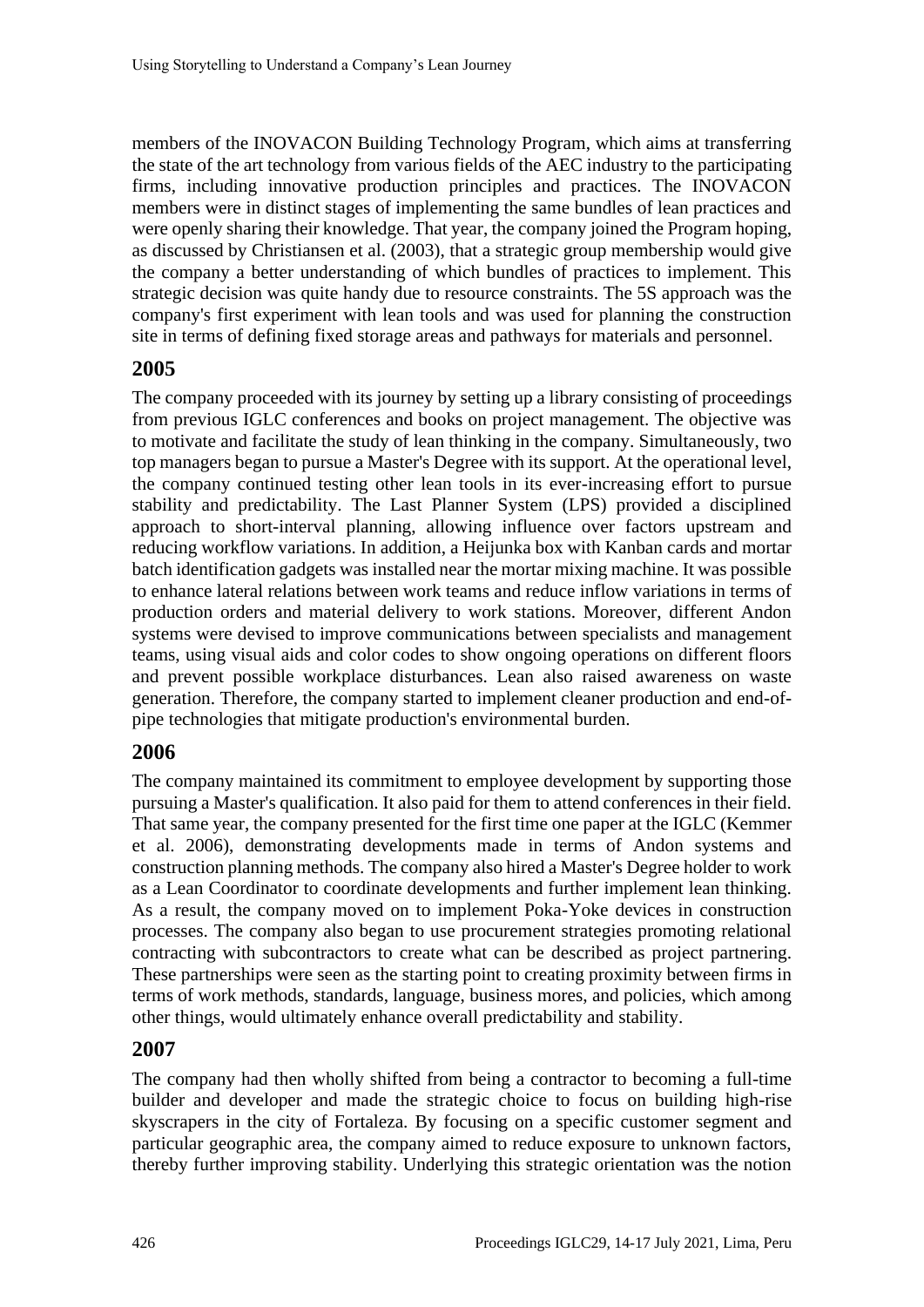that a system cannot achieve management goals nor be improved if it is not stable. This year also marked the beginning of the company´s A3 usage history, which employees from *different hierarchical levels* used for problem-solving, knowledge recording, and strategic planning. The company continued to support employees in postgraduate courses and pay for them to attend or speak at conferences. The knowledge acquired from internal developments was also shared through a paper published in IGLC (Kemmer et al. 2007).

### **2008**

Even though the company´s lean journey had full support from top management, things did not always go as planned, and there was resistance to change. By this point, managers and workers left the company after disagreeing with implementation efforts. To establish a lean mindset amongst employees, the company continued to offer lectures on Hansei and Kaizen to build consciousness on the need to acknowledge problems and improve continuously. The company started to make Hansei and Kaizen events for each construction site, in which the employees share knowledge and identify opportunities to improve the processes. These events happen at the end of each milestone for construction, and a final Hansei event happens to summarize all the lessons learned. That year, two top managers obtained their Master´s Degrees, while others received financial assistance to undertake undergraduate and postgraduate courses. Staff members continued to attend or speak at conferences. Furthermore, the company published papers in conferences (Kemmer et al. 2008) and a book about solid waste management was released.

### **2009**

Employee welfare became a big concern, and the company started offering dental and health insurance plans apart from their regular salary and profit-sharing to enhance the employee's well-being and connection to the organization. The company continued to support employee development by offering training sessions. Managers were also encouraged to attend industry, and academic events, such as the Greenbuilding Int'l. Conf. & Expo of USGBC in Phoenix, USA. A paper reporting lean thinking in the company's head office was published (Kemmer et al. 2009). A practical guide to environmental management and waste management written by staff members was also published. That year, research was conducted to develop a supply method based on the milk run and justin-time principles. The company also started an Environmental Sustainability Program, hoping to become more socially responsible while maintaining economic vitality. The company launched its "Green Commitment" program, in which for each square meter of land purchased, the company plants and takes care of a tree in a public space in Fortaleza.

#### **2010**

A Research and Development (R&D) team was formed to work alongside the Lean Coordinator on rethinking and improving existing business processes. Their first task was to study a way of putting lean philosophy into the Quality Management System, thereby creating a "Lean Quality System." Another study aimed to apply lean practices for customization while maintaining flow and low inventory levels. Staff members continued to exchange knowledge and experience by presenting papers (Kemmer et al. 2010). Meanwhile, Laboral Gymnastics was included to reduce stress and physical discomforts caused by postural problems and repetitive strain and improve employee welfare.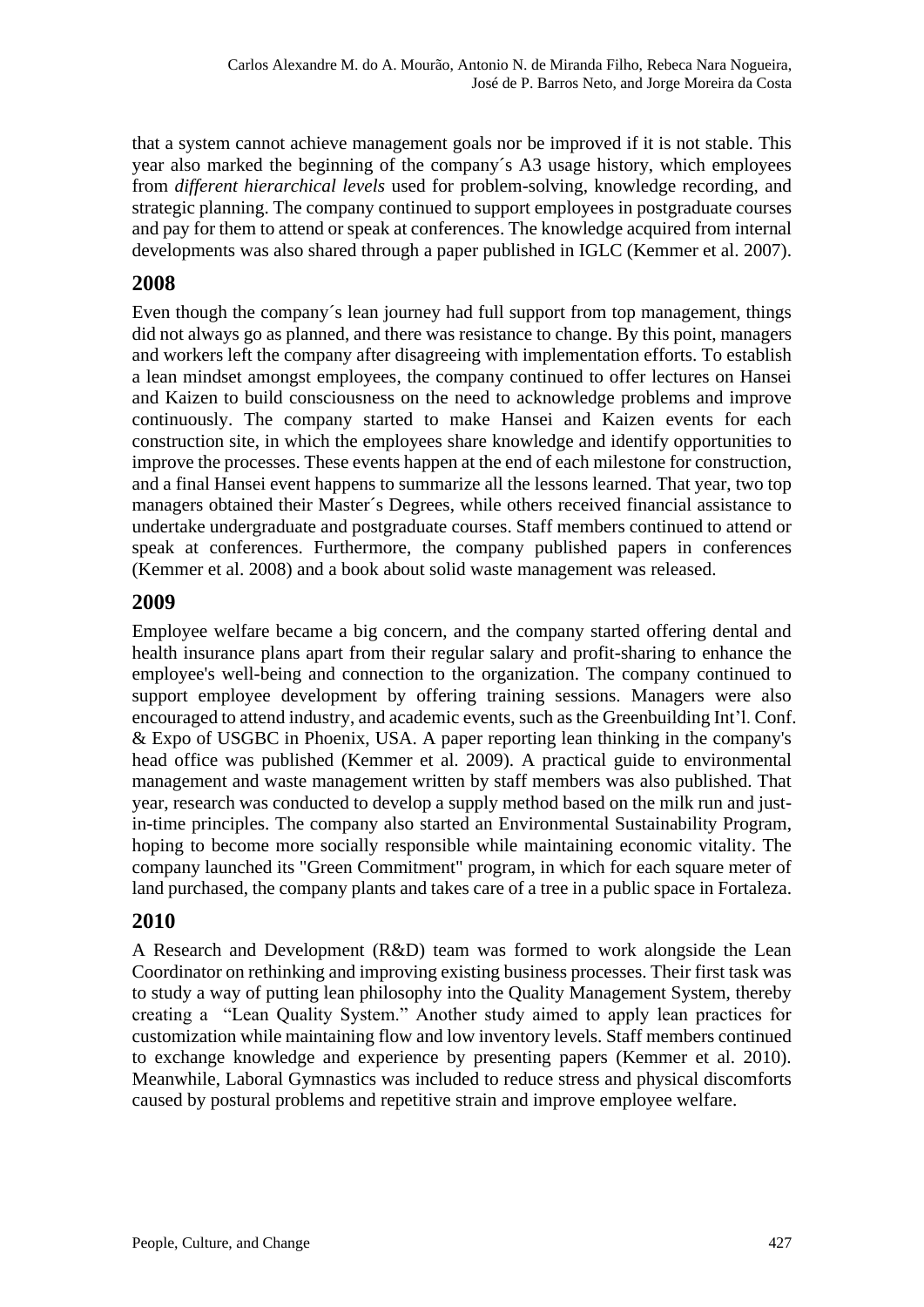### **2011**

The next challenge was knowing how much lean thinking was embedded in the organization. Thus, internal audit checklists were revised to make people in the company think about customer satisfaction and work more effectively and efficiently. The main objective was to reinforce a culture of continuous improvement. In parallel, the company continued to build a stable workforce by offering a private pension plan to employees.

### **2012**

Benchmarking started being used to compare the company's success in terms of lean implementation against direct competitors and companies in other industries. Internal benchmarking was also adopted within the company's construction sites to identify best practices and improvement opportunities. As a result, an internal study group was formed to write a Lean Guidebook to retain organizational knowledge and provide instructions for future construction projects. Other study groups aimed to learn and share insights on trending topics such as BIM and Lean & Green. Company managers continued to regularly attend or speak at relevant conferences. They also presented a paper on lean monitoring and evaluation at the IGLC (Valente et al. 2012).

### **2013**

The company was already a well-established lean practitioner and getting significant international attention. Lean practitioners and academics worldwide had the remarkable opportunity to see up close its improvements during the IGLC held in Fortaleza, where the company performs its activities. The visit to one of the company's construction sites during Industry Day was a highly attended event. R&D team members authored four papers (Costa et al. 2013; Valente et al. 2013; Valente et al. 2013a; Rocha and Kemmer 2013) detailing improvements. In the following months, one of the study groups worked on revising and updating the Lean Guidebook. A second group assembled a collection of papers on Lean & Green written by the company's R&D team. A third group offered introductory training sessions on BIM.

### **2014**

The continuous effort to increase stability and plan reliability led to establishing work standards in terms of objectives, methods employed, team size, work pace, and work paths. First Run Studies began to be used early on to identify constraints and incorporate improvements, leading to a better adjustment between product and work content. Pursuing standardized work also led to acquiring technology for Virtual Gemba Walks to gather continuous improvement ideas. Openness to sharing these and other results led staff members to publish another paper (Valente et al. 2014) and attend conferences. Furthermore, the company's growing commitment to sustainability began to pay off with Brazil's first LEED-certified residential project.

#### **2015**

The search for sustainable methods was viewed as another step of the lean journey; hence the company made an effort towards sustainable practices by controlling some environmental metrics and searching for innovative and technological constructions methods to reduce these environmental metrics by diminishing waste production, water usage, and greenhouse gases emissions. The R&D team prepared a management report with guidelines based on sustainability reporting standards proposed by the GRI (Global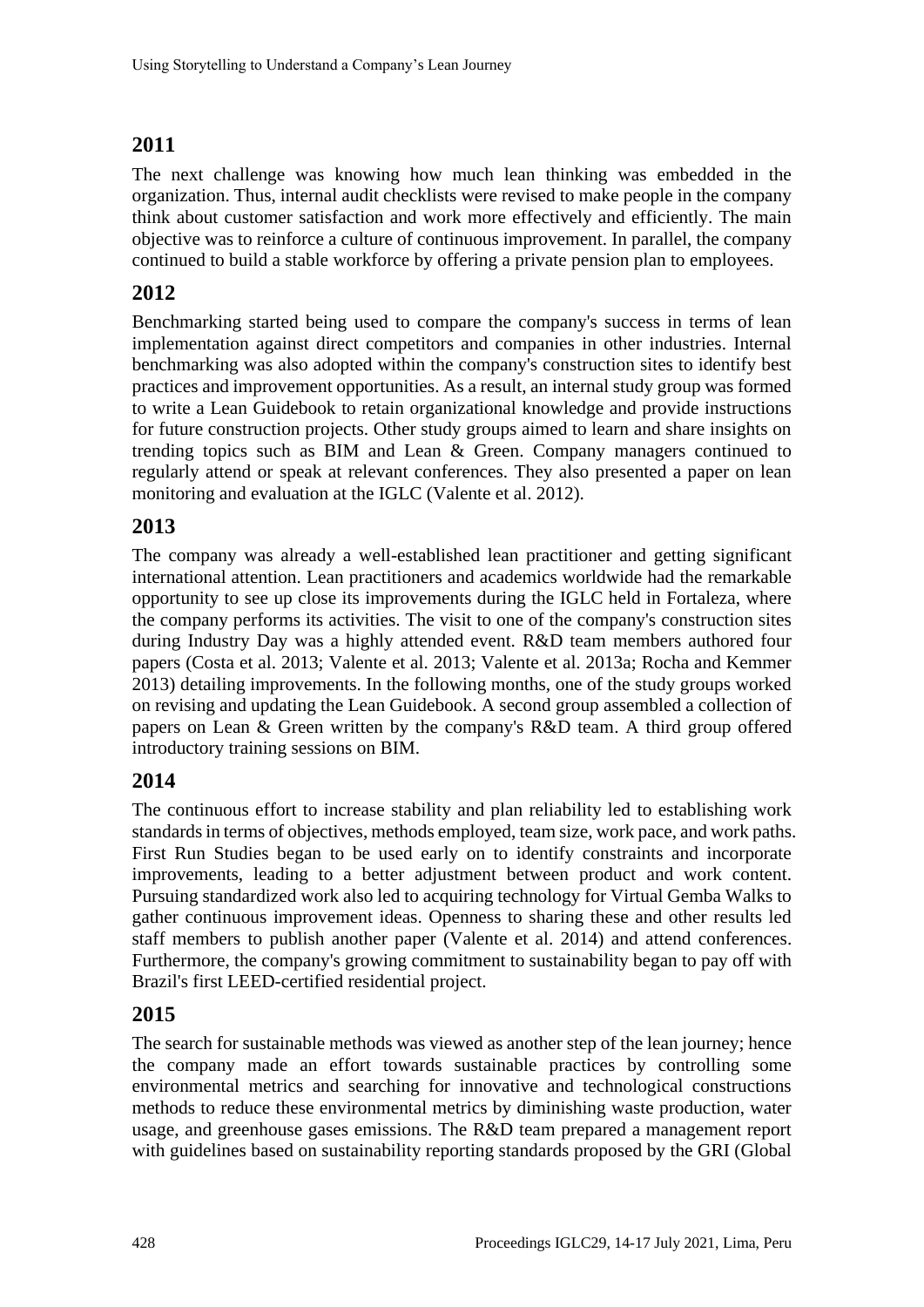Reporting Initiative). The company soon started working on reducing carbon emissions and undertaking carbon offset projects to complement internal initiatives. Staff members attended the Greenbuilding Brasil Conferência Internacional & Expo, and sustainability was the topic of one the papers published that year (Saggin et al. 2015).

### **2016**

The company took another step towards higher stability and predictability, adopting the BIM capabilities related to time (4D BIM) and cost management (5D BIM). The objective of adding these dimensions was to enable better-planned and more cost-effective construction and better manage the effects of change orders by identifying possible reworks before making any changes. The company also started a Total Productive Maintenance (TPM) Program focused on proactive and preventive techniques for improving equipment safety and reliability. Cranes, racks, and pinion elevators used to transport working materials and people were the major concerns. During that time, the company´s R&D team published papers (Fernandes et al. 2016) and spoke at IGLC, CONENX, and Lean Summit conferences.

### **2017**

The company created a Lean Committee composed of managers from different functional areas to make decisions concerning lean progress as a group and ensure that all views are looked at. Concern regarding sustainability practices was also pushed forward. A study group was formed to perform a Life Cycle Assessment (LCA) on the cumulative impacts and emissions to the environment derived from energy and materials required across the company's value chain. As an initial result of the LCA study, the company launched its plan to plant forty thousand trees in a local state park. Staff members also attended the BATIMAT and the IGLC, where they published another paper (Saggin et al. 2017).

### **2018**

After a few years of waiting, the company finally received an invitation to visit Toyota's manufacturing facility in Brazil. To get the most out of the day, staff members took the guided tour with the clear objective of observing lean processes at work and learning firsthand how they get things done. No other Brazilian construction company had ever done this before. Searching for new insights and technologies, one of the company's top managers participated with other members of the INOVACON in a commercial and academic mission to Silicon Valley. Company managers continued to attend conferences, where they did a paper presentation on workforce well-being (Dantas Filho et al. 2018). Meanwhile, the LCA study advanced, and a company's residential projects received from the local government the first ever-granted Green Factor Certification.

#### **2019**

Inspired by observations made during the visit to Toyota's manufacturing facility, the company's R&D team started to study the fundamentals of Karakuri Kaizen. They began to look for moving objects automatically using gravity, counterweights, and the force of equipment already used in construction sites. The R&D team also prepared a second edition of the management report based on sustainability reporting standards proposed by the GRI. Company managers traveled to Germany to attend Bauma 2019, the world's largest construction machinery trade fair. Moreover, one of the company's top managers, alongside members of the INOVACON, participated in an academic mission to Columbia University, USA.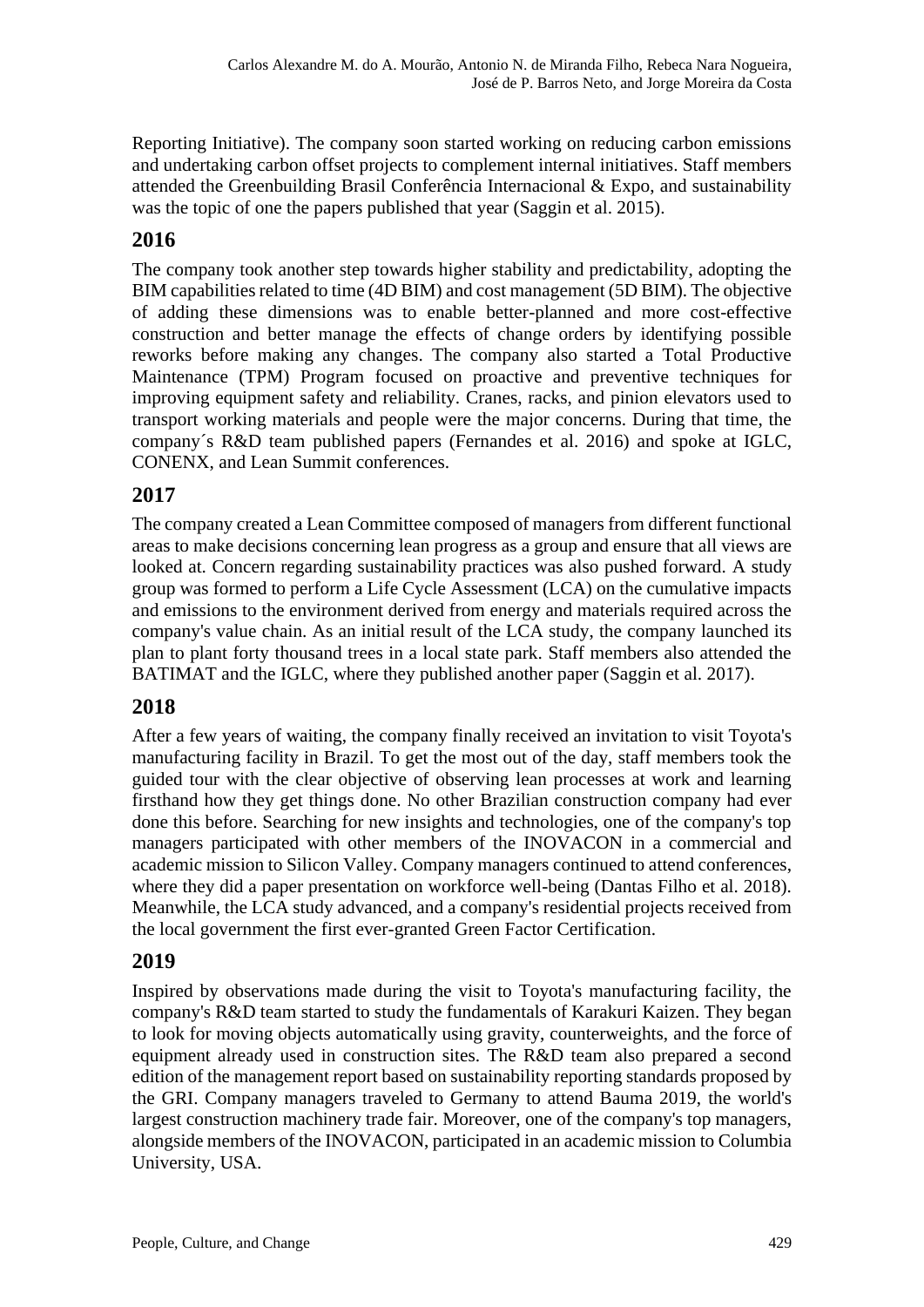### **2020**

The COVID-19 pandemic impacted the company's performance and plans. Maintaining employee welfare and developing a workplace safety plan to help workers stay healthy and safe at work became the most crucial thing. Moreover, even though coronavirusrelated restrictions imposed social distancing, staff members continued to seek knowledge and exchange experience by publishing one paper (Valente et al. 2020) and attending the virtual CONENX conference.

# **DISCUSSION**

The company's efforts to acquire and maintain knowledge are noticeable. Employees got support to get their post-graduate degrees and attended conferences such as Lean Summit, CONENX, ENTAC, ENEGEP, and IGLC. The publication of papers by employees to share and consolidate knowledge and experience was encouraged, and the R&D team detailed the company's experience on the various papers published over the years. As a result, the company was recognized four times as the Best Builder and Developer in Ceará, alongside other awards such as the New Millenium Award (Paris), Social Responsibility Award (Brazil), and the Int'l. Diamond Prize for Excellence in Quality (European Society of Quality Research). Furthermore, representatives of the company were continuously invited to speak at conferences and events, such as Industry Day (Salford University, UK) and the Conference of the Parties (COP 23), which demonstrates its international recognition as a consolidated lean practitioner.

# **CONCLUSIONS**

Every business has a story to tell and lessons to share. This paper used a story structure to give visibility to two messages. The first message is to understand better underlying strategic choices and how they impact lean implementation. The second message is to capture the rationale behind decision-making and strategic alignment. This comes from the fact that the most successful organizations have a good environmental fit and internal coherence between business strategy, functional strategies, and operational practices. The notion that true "best" practices emerge from several organizational adjustments points to the importance of carefully aligning strategic choices in production strategy, be they structural or infrastructural, with one another and with those in other functional areas like marketing, finance, and human resources.

Under this notion, the company in this case study used an organization-wide perspective while pursuing a new production model. It initially changed the business strategy to gradually develop and build its projects in a specific geographic area, reducing uncertainties regarding consumer behavior, product development, local regulations, and other possible unwanted variation sources. Changing the strategic orientation allowed the company to devise partnering strategies with local subcontractors and suppliers to improve collectively and create more behavioral predictability in the value chain. Moreover, it permitted important infrastructural decisions regarding employee welfare to maintain a skilled and stable workforce. As a result, the company built other explicit strategies for preserving institutional memory and making accessible the knowledge and capabilities developed. Creating organizational commonality in language, culture, and work standards was another way of preventing disturbances. These and other strategic choices indicate that the search for predictability and stability was the underlying rationale for creating coherent decision-making throughout its lean journey.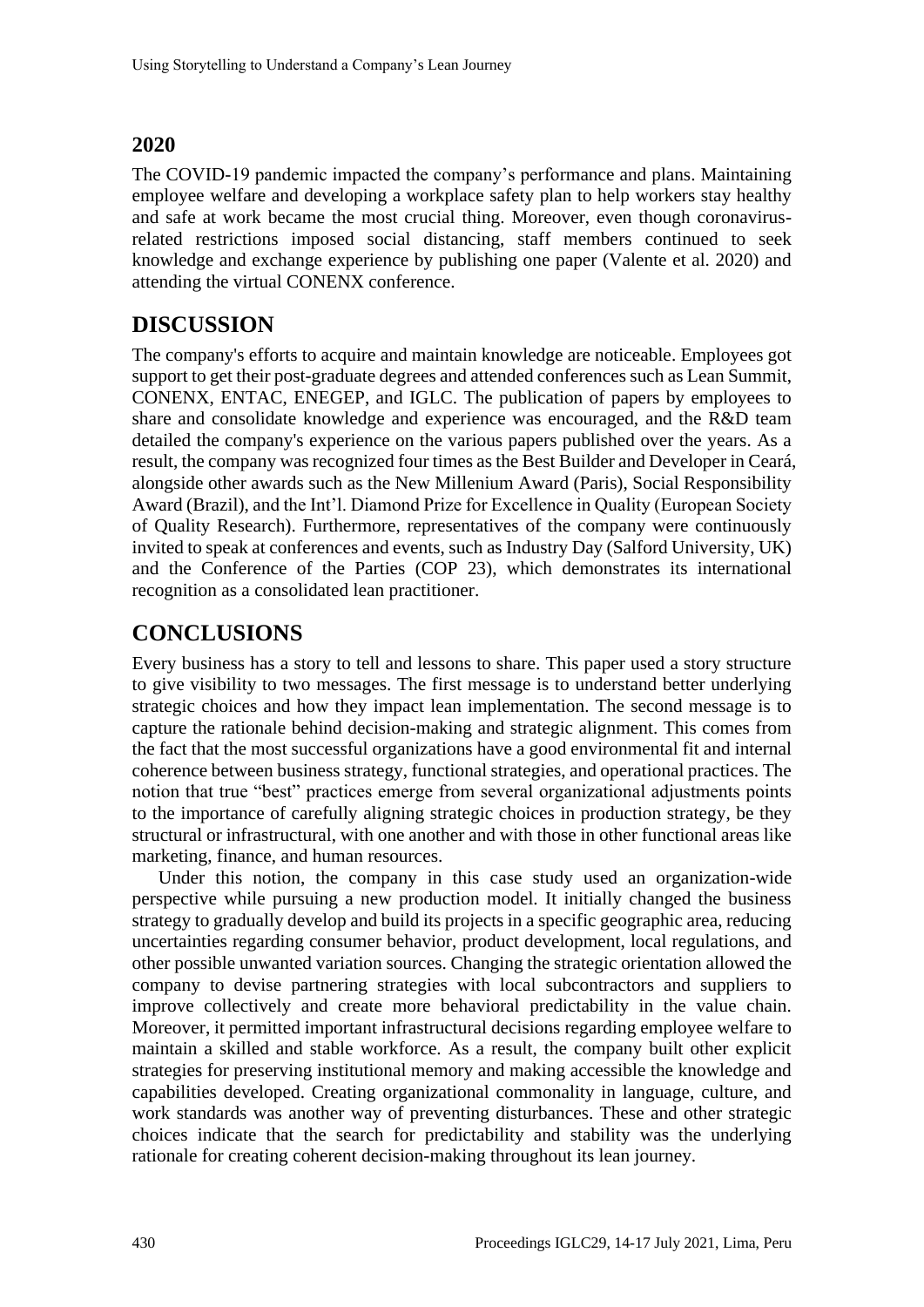The story presented indicates that stabilizing the work environment requires more than implementing the Last Planner System and other operational level practices from the lean toolbox. In a dynamic environment like the construction sector, understanding the implications of individual or combined strategies can be crucial to shielding production from upstream variation and enhancing project performance. As shown in this business case, the strive for excellence starts with the formalization of strategic choices in production strategy. Although commonly overlooked by lean construction literature, if carefully chosen and made explicit, the strategies applied alongside lean practices can help create a project production system where methods and outputs are less uncertain.

### **ACKNOWLEDGMENTS**

The authors would like to thank CRolim Engenharia's management team for sharing their valuable experience and Pio Rodrigues Neto, especially, for showcasing the true spirit of lean thinking. The authors would also like to thank the INOVACON Building Technology Program and the GERCON team for providing support throughout the company's lean journey. The authors are also grateful to Ricardo Miranda M. de Sousa for his teachings.

### **REFERENCES**

- Buch, S. and Sander, D. (2005). "From Hierarchy to Team Barriers and Requirements in Relation to a New Organization of Building Sites." Proc. 13th Ann. Conf. Int'l. Group for Lean Construction, Sidney, Australia.
- Christiansen, T., Berry, W.L., Bruun, P., and Ward, P. (2003). "A Mapping of Competitive Priorities, Manufacturing Practices, and Operational Performance in Groups of Danish Manufacturing Companies." Int'l. Journal of Operations & Production Management 23 (10), 1163-1183.
- Comelli, M. L., Carvalho, Y. M. V., Marinho, R. C., Candido, L. F., Barros Neto, J. P. (2019). "Assessing the Level of Implementation of Lean Construction: an Audit Protocol." Proc. 27th Ann. Conf. Int'l. Group for Lean Construction. Dublin, Ireland.
- Costa, H.M., Silva, M.V.V., Mourão, A., Valente, C.P, and Laércio, F. (2013). "Redesigning Administrative Procedures Using Value Stream Mapping a Case Study" Proc. 21th Ann. Conf. Int'l. Group for Lean Construction. Fortaleza, Brazil.
- Dantas Filho, J.B.P., Barros Neto, J.P., Mourão, A., Rocha, A.B., Luccas, A.V., and Saggin, A. (2018). "Respect for People's Well-Being: Meditation for Construction Workers." Proc. 26th Ann. Conf. Int'l. Group for Lean Construction. Chennai, India.
- Escalas, J. E., (2004). "Imagine Yourself in the Product: Mental Simulation, Narrative Transportation and Persuasion. Journal of Advertising, Summer 2004.
- Denning, S. (2005). "The Leader's Guide to Storytelling. Mastering the Art and Discipline of Business Narrative." Jossey-Bass. A Wiley Imprint. San Francisco.
- Fernandes, N.B.L.S., Valente, C.P., Saggin, A.B, Brito, F.L., Mourão, C.A.M.A., and Elias, S.J.B. (2016). "Proposal for the Structure of a Standardization Manual for Lean Tools and Processes in a Construction Site." Proc. 24th Ann. Conf. Int'l. Group for Lean Construction.
- Fog, K., Budtz. C., Yakaboylu, B. (2005). "Storytelling Branding in Practice". Springer-Verlag, Berlin, Heidelberg.
- Kemmer, S.L. , Saraiva, M.A. , Heineck, L.F.M. , Pacheco, A.V.L. , Novaes, M.V. , Mourão, C.A.M.A. & Moreira, L.C.R. (2006), 'The Use of Andon in High Rise Building" Proc. 14th Ann. Conf. Int'l. Group for Lean Construction Santiago, Chile.